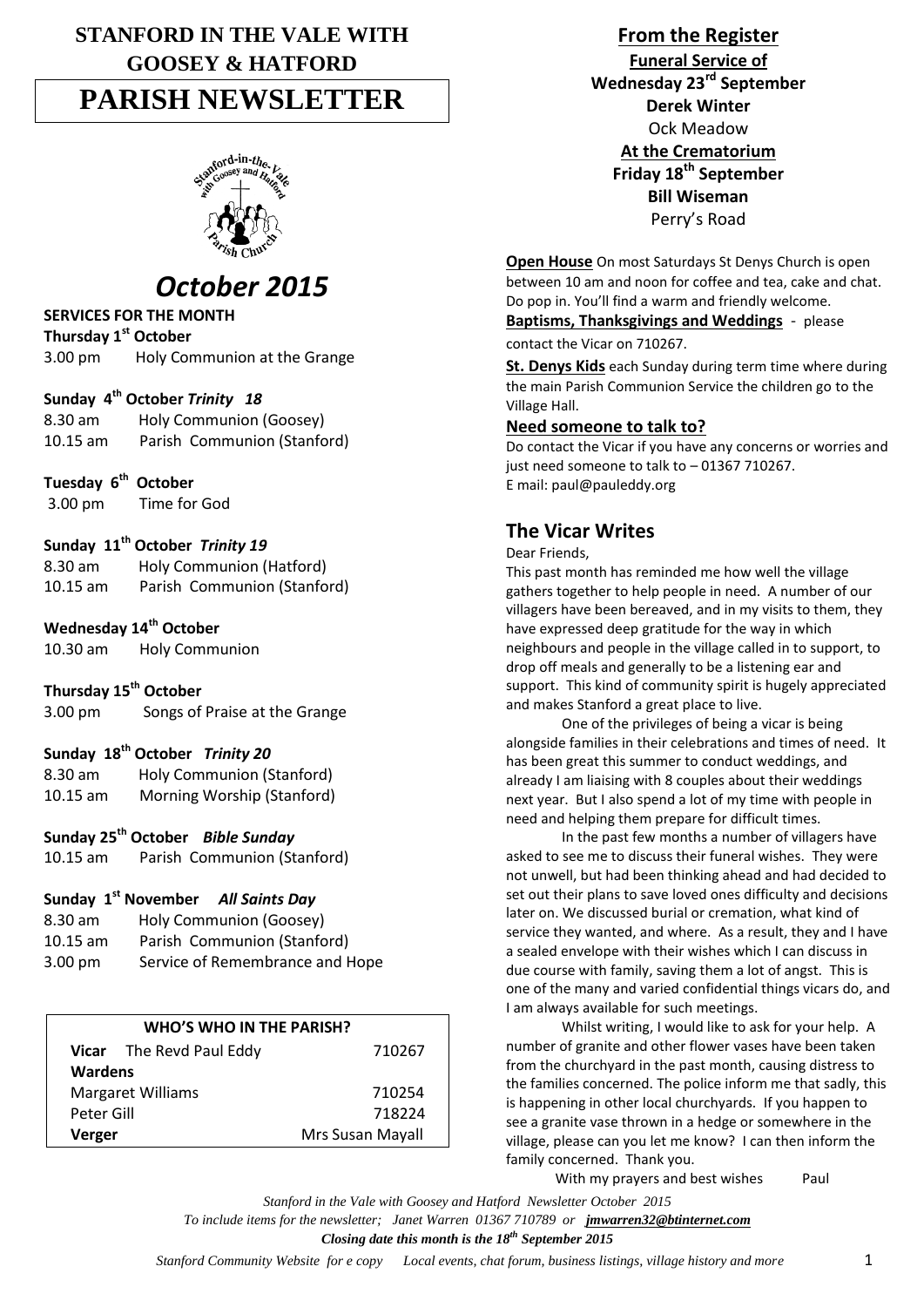## **Community Bus**

If you are new to the village you may not be aware of the services that the Community Bus provides. Organised and driven by volunteers there is a regular timetable service to Faringdon and Wantage on four days a week. The timetable can be found at [http://www.stanford-in-the](http://www.stanford-in-the-vale.co.uk/pdf/bustimetable.pdf)[vale.co.uk/pdf/bustimetable.pdf.](http://www.stanford-in-the-vale.co.uk/pdf/bustimetable.pdf)

## **Community Bus - Correction**

In last month's appeal for drivers I incorrectly stated that to drive the bus you needed to have passed your test after 1st January 1997. It should, of course, have said before 1st January 1997. So just in case you were put off by this disinformation, we are still very keen to hear from anybody who thinks they can help. Please ring me on 01367 710494. John Smith

**Tommy Robertson** Thank you to all who contributed to the Intensive Care Research fund in memory of Tommy Robertson . £882 has been raised. John, Amy and Liz are very grateful for all the cards, kind wishes and support they have received over the last two months. It is much appreciated. Liz

# **RBL Poppy Fund 2015 House-to-House collection**

Owing to a variety of reasons, several of the long-term house-to-house collectors cannot help this year. At the same time there are more houses in the village to be covered. If you would be prepared to volunteer to become a collector please get in touch with me. For the last few years we have raised increasing amounts of money for this very good cause, but I fear that we will struggle this year. **Joan Greenwood Tel: 01367 710578**

## **YARD SALE at 6 HORSECROFT SATURDAY 3rd OCTOBER**

**From 10.00am**

- **Household Goods**
- **Toys**
- **Jigsaw Puzzles etc**

**A Retrospective Exhibition of paintings by CAROLINE SOMERSET (1936 to 2014) and ANN ALLEN-STEVENS from Monday 28 September to Sunday 1 November At The Portwell Angel Marketplace, Faringdon**

**Free entry – all day and evenings**

**The next Parish Council Meeting Is on Wednesday October 7th – 7.30pm In STANFORD SCHOOL HALL (Note change of venue)** All Villagers welcome

**Stanford in the Vale and District Local History Society Wednesday 7th October Stanford Village Hall, MAIN HALL Start time 7:45 p.m.** THE SEARCH FOR ALFRED THE GREAT a talk by DR KATIE TUCKER Hear about the archaeological detective work involved in this fascinating project, first aired on BBC2 in 2014. Dr Tucker is Fellow in Human Bioarchaeology at University of Winchester & a Research Fellow at the German Archaeological Institute. Tickets: £7 on sale from 8th September at "Horse and Jockey", Huddle Coffee Shop, and Vogue Hairdressing Salon. Enquiries re postal bookings: Contact Phil Morris, 01367 710285

**U3A are holding two events during October. Tuesday 6th October** – Faringdon Corn Exchange – 10.00 until 12.00. An Open Morning to discover what U3A has to offer to Faringdon and District residents. Talks, groups and many other social activities are all available for further information. Group leaders will be present as well as committee members. Do come along and baring a friend if you are free. Refreshments are provided. Further information is available on the web site – [faringdondistrictu3a@wordpress.com](mailto:faringdondistrictu3a@wordpress.com)

**Thursday 8th October -** "My Years with the Churchills". Venue is the Faringdon Corn Exchange at 2.30pm. This is a fascinating talk by Heather White-Smith who worked at No 10 Downing Street during the time of Winston Churchill's premiership. At the age of 17 she was given the job of Private Secretary to Lady Churchill. Entrance as usual is free to U3A members but visitors are required to pay £1.50 Further information is available from the web-site [faringdondistrictu3a@wordpress.com](mailto:faringdondistrictu3a@wordpress.com)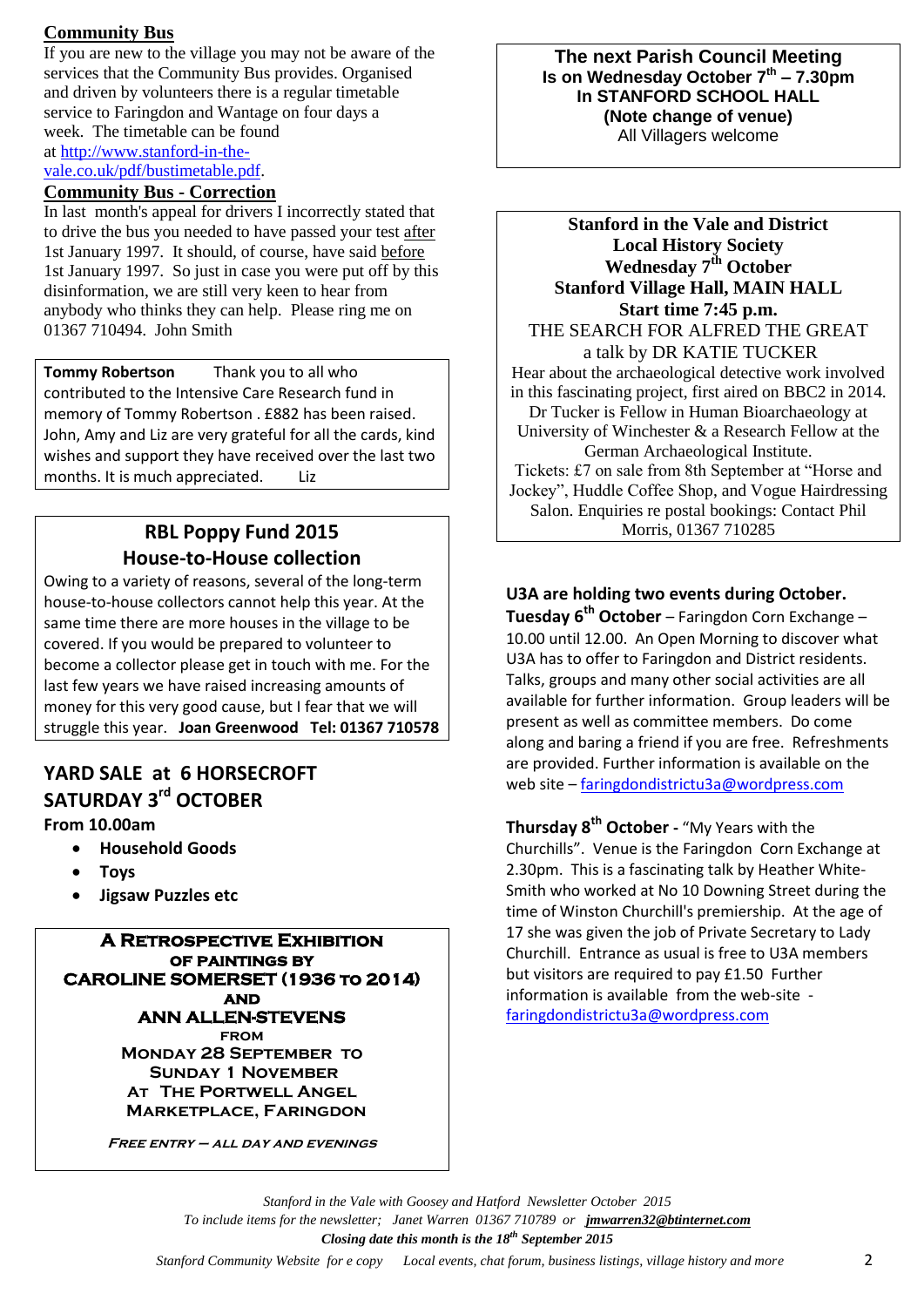## **SCRAMBLERS**

New to the village? Or just looking for a fun friendly toddler group? Join us at Scramblers for Stories, music and craft activities. All children and carers welcome.

Refreshments provided.

**Every second Thursday of the month Starting October 8th at 2.00 – 2.45**

St Denys Church, Stanford in the Vale For more info please contact : Amanda: amandanoviss@hotmail.com Liz: esrobertson25@gmail.com



125 days until Christmas! CAP Money is a simple, yet highly effective money management course that teaches people

budgeting skillsand a cash-based system that really works. This course will

help anyone to get more in control of their finances, so they can save, give and prevent debt St Denys Church has partnered with **Christians Against Poverty** to offer CAP Money courses in our community. The service we offer is completely free. **Call John & Ness Baker** 

**01367 718536 or email [johnnessbaker@btinternet.com](mailto:johnnessbaker@btinternet.com) or visit [www.capmoney.org.uk](http://www.capmoney.org.uk/) to find out more or register for the 3 session course starting 7.30pm Thursday 8th October 2015**



presented by St Denys Handbell Ringers, Stanford Strings Instrumental Ensemble, Solos and Duets Village Voices **On Saturday 10th October at 7.30**

**Admission £5 at the door including refreshments**

**NCT Nearly New Sale at Faringdon Leisure Centre, Sunday 11th October 2015** from 15:15 (15:00 for heavily pregnant women and NCT members) to16:30. Entry £1 per adult. Bargains galore on baby and toddler clothing, toys, books, and equipment such as pushchairs, cots, and highchairs. Don't miss out!

For more information (including if you should wish to sell or advertise at this NCT sale) see http://www.nct.org.uk/branches/faringdon."

## **Stanford Art Group Monday 12th October 2015. in the Village Hall at 7.15 pm.**

Workshop led Elizabeth Boyd "Painting Poetry" Come and join a lively evening ! Bring your own materials. Refreshments provided. All very welcome , visitors £4. For more info 01367 710754

**Stanford in the Vale and District Local History Society Tuesday 13th October** in the Village Hall's Small Hall at 7:45 p.m. Title: SEASIDE RESORTS WHERE DEATH CAME CALLING

Speaker: JOHN TRAVIS Seaside resorts sprang up in response to 18th century doctors prescribing sea bathing and the drinking of sea water. However, the 'cure' sometimes resulted in fatal consequences! Visitors welcome (£2 entrance) Refreshments and raffle Further information: Contact Phil Morris, 01367 710285



### **SOUTHMOOR CHILDREN'S CENTRE**

**MONDAY** Sensory Play – 9.30 -11.30am Sensory Play (Parent Led) – 2.00pm – 3.30pm – both at Southmoor Children's Centre. **Stay & Learn – 1.00-2.30pm at Stanford Village Hall**

**WEDNESDAY** Stay & Learn – 10.00-11.30am at Southmoor Children's Centre

**THURSDAY** Child Minder/Parent Led Drop In – 9.15- 11.30am at Southmoor Children's Centre

**Family Links** – Stanford in the Vale and Southmoor – Please contact centre for booking **Early Days** – Stanford in the Vale – Please contact centre for booking. For further details please contact Sandra Stevens on 01865 820751, email [sandra.stevens@actionforchildren.org.uk](mailto:sandra.stevens@actionforchildren.org.uk) or call in at Southmoor Children's Centre, Laurel Drive, Southmoor, OX13 5D

*Stanford in the Vale with Goosey and Hatford Newsletter October 2015 To include items for the newsletter; Janet Warren 01367 710789 or jmwarren32@btinternet.com Closing date this month is the 18th September 2015*

 *Stanford Community Website for e copy Local events, chat forum, business listings, village history and more* 3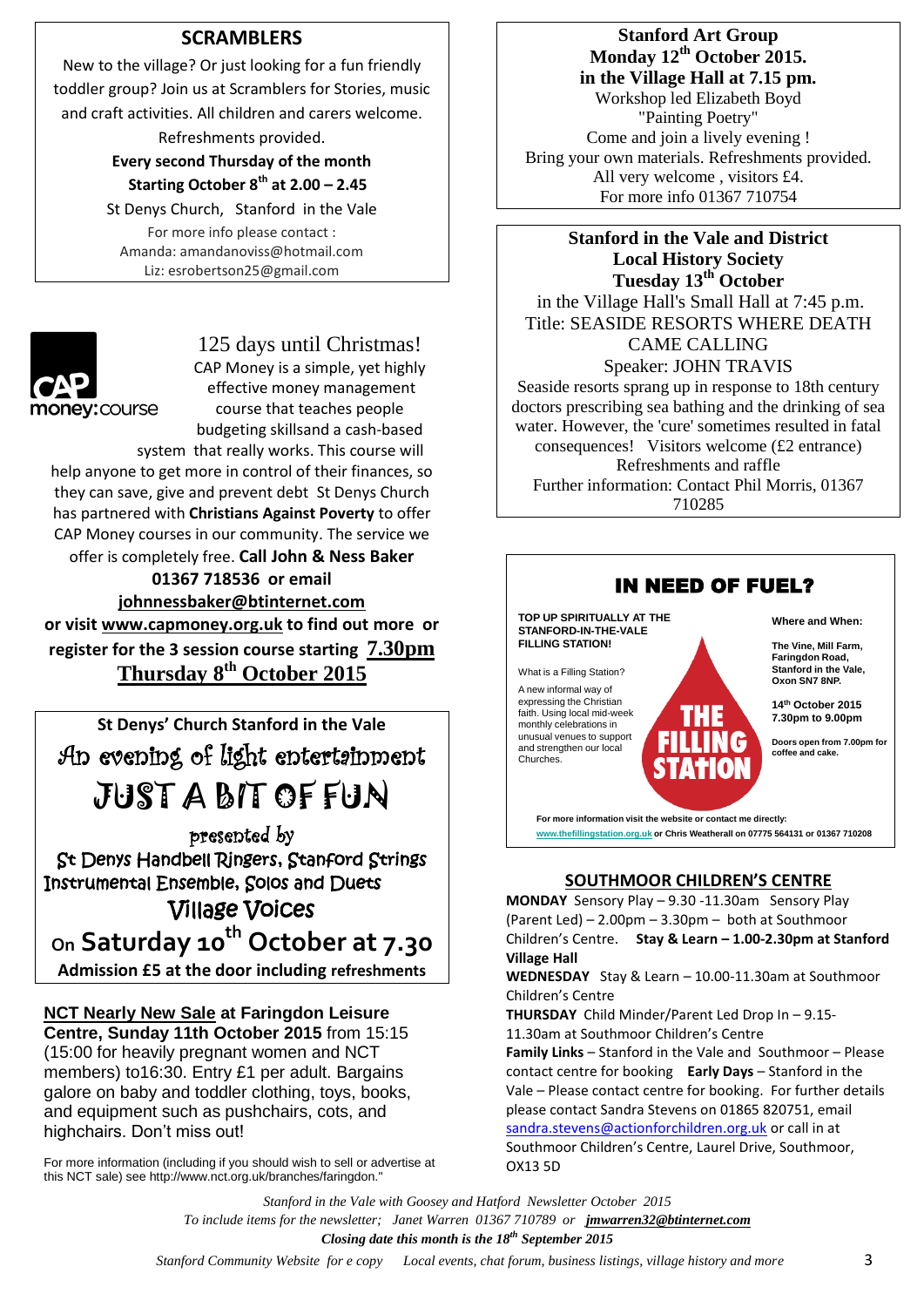*St. Denys Church, Stanford in the Vale Saturday 17th October 2015 at 7.30 pm* MUSIC IN THE VALE PRESENTS

# *"Soiree at Sanssouci"*

 *The Enlightenment in Words and Music by JJ Quantz, CPE Bach & King Frederick II of Prussia Christine Garratt - baroque flute Emily Ashton - baroque cello Silas Wollston - harpsichord* Admission by programme £12.00 from Vogue Hairdressing, 28 High Street, 01367 710476, by reservation on 01367 718420 email [DJPedderDPA@btinternet.com,](mailto:DJPedderDPA@btinternet.com)

or at the door

## **Saturday 17th October**

**Fairtrade Stall**, St Denys Church 10am - noon We sell Fairtrade items supplied by the Mustard Seed in Faringdon

## **STANFORD IN THE VALE WOMEN'S INSTITUTE Will meet in the Village Hall at 7.30pm on Wednesday October 21st**

when David Maycock will give a talk on Brass rubbings, talk and hands on session. Visitors are always welcome £3.00 to non members

## **Stanford-in-the-Vale Gardening Club Wednesday 28 th October at 7.30p.m. in the large Village Hall**

The speaker is Ursula Buchan. The topic is "Did we really dig for Victory?". The competition is some fruit or vegetables that you have grown. Refreshments and raffle afterwards. Visitors £3.00 Contact Rosemary Packer tel. 01367 710445

## October – Stanford Pre-school News

Our new children seem to be settling in well to preschool life and the staff are focusing on getting to know them and their families.

We have been busy talking about our families and drawing 'self- portraits' for our yellow books. The children and staff have been on several walks around the village listening out for sounds and talking about road safety.

At group time we have been enjoying the story of 'We're going on a bear hunt', the children love joining in with all the repeating parts, and joining in with the actions. We are going to be making a Bear Hunt

display where amongst other things we are going to be doing welly printing.

Towards the end of term we are going to be making Apple Crumble as our cooking activity – yum, yum!!

Our Pre-School AGM is on **Tuesday 20th October** and we are always looking for new members on our committee.



We are the School Council of Stanford in the Vale CE Primary School. Please read our school report below.

### **Sunflower Class**

We have enjoyed our first few weeks of school and we have been learning our class rules.

#### **Snowdrop Class**

We are learning all about dinosaurs. We discovered dinosaur footprints in our outdoor area – we wonder if there are dinosaurs in school?

#### **Buttercup Class**

We are learning about Julia Donaldson and her amazing story characters. We have made stick men and we are learning to use adjectives in description.

#### **Bluebell Class**

We have been finding out about life in the Stone Age. We have also been learning the story of Baba Yaga's Three Black Geese.

#### **Poppy Class**

We have been learning about the life of Roald Dahl and Quentin Blake. We celebrated Roald Dahl's 99<sup>th</sup> birthday by holding a craft party. We have been retelling the story of Charlie and the Chocolate Factory.

#### **Orchid Class**

We have been learning about life and times in Ancient Egypt and we have learnt our names in hieroglyphics. We have been story telling the story of Joseph and the Technicolour Dreamcoat.

#### **Forget-me-Not**

We have learned about the story of Macbeth, analysing the key themes. We've also learned about the Battle of Hastings and how Harold won at Stanford Bridge but lost to the Norman conquerors.

#### **Diary Dates**

**Christmas Plays:** The Year 3, 4 and 5 performances will take place on **8 th December (2pm and 6pm) and 9th December (6pm)** . The Key Stage One and Foundation Stage performances will take place on **15th December at 2pm and 5.30pm.** All performances will take place at St Deny's Church. More information will follow nearer the time. Thank you for reading our repo

*Stanford in the Vale with Goosey and Hatford Newsletter October 2015 To include items for the newsletter; Janet Warren 01367 710789 or jmwarren32@btinternet.com Closing date this month is the 18th September 2015*

 *Stanford Community Website for e copy Local events, chat forum, business listings, village history and more* 4